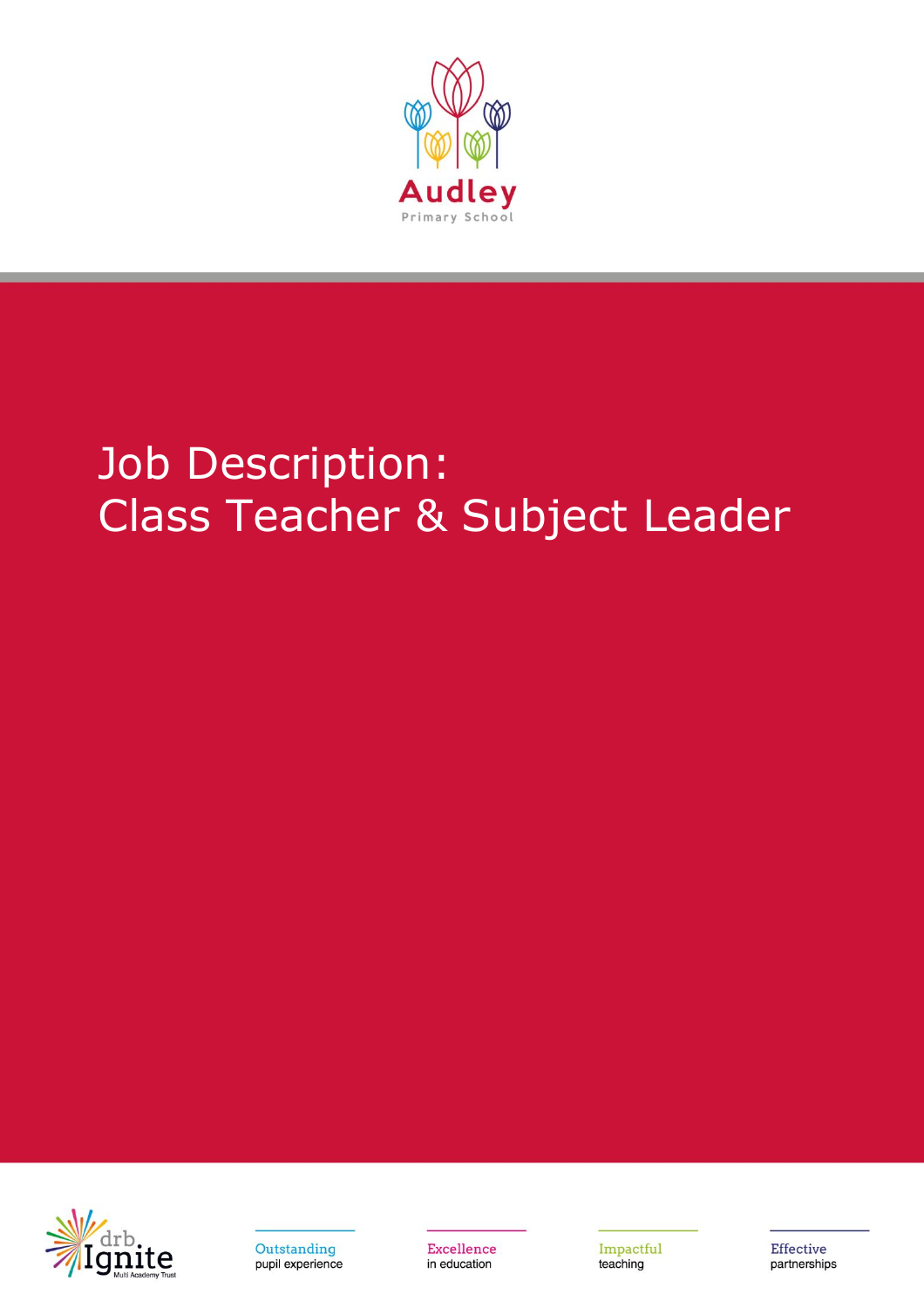

# Job Description

## **Job Purpose:**

The role of Subject Leader is a key position within our school and you will promote the school ethos and values in your everyday practise.

As Geography and History Leader, you will lead the development of the Geography and History curriculum, supported by the SLT and the Trust, and ensure quality resources are used effectively, in order to achieve high quality outcomes for our children and effectinve teaching and learning.

The subject leader will undertake all the professional duties of a teacher, under the terms and conditions specified in the current School Teachers' Pay and Conditions Document, Teacher Standards and under the reasonable direction of the Headteacher.

## **Duties and responsibilities:**

Key Duties of the Subject Leader

- To model high quality teaching within your own classroom practice.
- To maintain and up to date understanding of current research within the subject you lead.
- To effectively lead professional development, ensuring colleagues have the necessary skills to ensure children make excellent progress, in the subject you lead.
- To promote your subject and inspire colleagues across the school to deliver high quality teaching and learning.
- To support the Senior Leadership Team in monitoring teaching and learning, along with standards of achievement and progress.
- To have an excellent understanding of assessment data across the school, for the subject you lead.

#### Other duties

- To raise standards in teaching and learning across the school for Geography and History
- Assist the SLT in ensuring parents and pupils are well informed about developments in Geography and History.